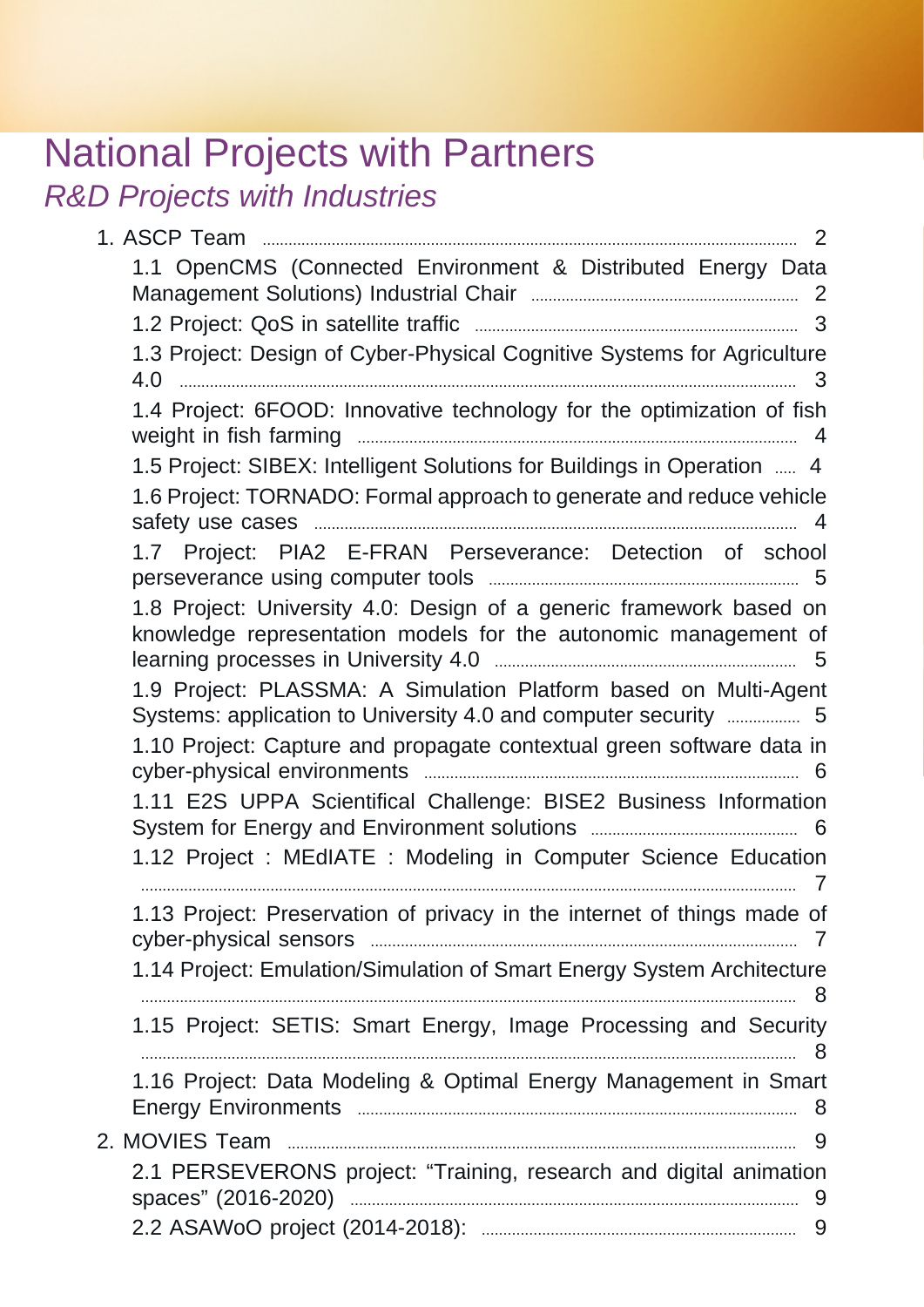| 3. T2I team<br>$\label{eq:1} \begin{minipage}{0.9\linewidth} \begin{minipage}{0.9\linewidth} \begin{minipage}{0.9\linewidth} \begin{minipage}{0.9\linewidth} \end{minipage} \end{minipage} \begin{minipage}{0.9\linewidth} \begin{minipage}{0.9\linewidth} \begin{minipage}{0.9\linewidth} \end{minipage} \end{minipage} \end{minipage} \begin{minipage}{0.9\linewidth} \begin{minipage}{0.9\linewidth} \begin{minipage}{0.9\linewidth} \end{minipage} \end{minipage} \end{minipage} \begin{minipage}{0.9\linewidth} \begin{minipage}{0.9\linewidth} \$ | 9  |
|---------------------------------------------------------------------------------------------------------------------------------------------------------------------------------------------------------------------------------------------------------------------------------------------------------------------------------------------------------------------------------------------------------------------------------------------------------------------------------------------------------------------------------------------------------|----|
|                                                                                                                                                                                                                                                                                                                                                                                                                                                                                                                                                         | 9  |
|                                                                                                                                                                                                                                                                                                                                                                                                                                                                                                                                                         | 9  |
|                                                                                                                                                                                                                                                                                                                                                                                                                                                                                                                                                         | 10 |
|                                                                                                                                                                                                                                                                                                                                                                                                                                                                                                                                                         | 10 |
|                                                                                                                                                                                                                                                                                                                                                                                                                                                                                                                                                         | 10 |
| 3.6 Project of the Basque Coast-Adour conurbation: e-Tourism  10                                                                                                                                                                                                                                                                                                                                                                                                                                                                                        |    |
| 10                                                                                                                                                                                                                                                                                                                                                                                                                                                                                                                                                      |    |
| 10                                                                                                                                                                                                                                                                                                                                                                                                                                                                                                                                                      |    |
| 3.9 Aquitaine regional council project: COGNISEARCH<br>11                                                                                                                                                                                                                                                                                                                                                                                                                                                                                               |    |
| 11                                                                                                                                                                                                                                                                                                                                                                                                                                                                                                                                                      |    |
| 11                                                                                                                                                                                                                                                                                                                                                                                                                                                                                                                                                      |    |
|                                                                                                                                                                                                                                                                                                                                                                                                                                                                                                                                                         |    |
| 3.13 ANR project: MOANO - Models and tools for roaming applications                                                                                                                                                                                                                                                                                                                                                                                                                                                                                     |    |
| 3.14 ANR project: GEONTO - Compilation, alignment, comparison and                                                                                                                                                                                                                                                                                                                                                                                                                                                                                       |    |
| 3.15 CNRS project: TGE ADONIS GEOTOPIA1 GEOTOPIA2<br>12                                                                                                                                                                                                                                                                                                                                                                                                                                                                                                 |    |

# <span id="page-1-0"></span>**ASCP Team**

#### <span id="page-1-1"></span>OpenCMS (Connected Environment & Distributed Energy Data Management Solutions) Industrial Chair

The OpenCEMS chair aims to provide concrete solutions to the collection of massive data in a connected environment and / or electrical networks. Its objectives are:

- 1 . in **scientific** terms: to design, implement and deploy software solutions at small and large scales in order to better collect/aggregate data, produce information, discover knowledge and automate (all or part of) decision making;
- 2 . in terms of **training**: to share best practices; the chair is a place for brainstorming, sharing, awareness and training;
- 3 . in terms of **transfer**: to address the challenges of companies and communities by offering advice and solutions, particularly in terms of data management and analysis;
- 4 . from a **strategic** point of view: to develop an open software platform capable of evolving and optimizing the operation of connected environments.
- Partners: LIUPPA; Bertin Technologies, Elgano, UPPA / E2S, Communauté d'Agglomération du Pays Basque, Région Nouvelle-Aquitaine
- **Duration**: 5 years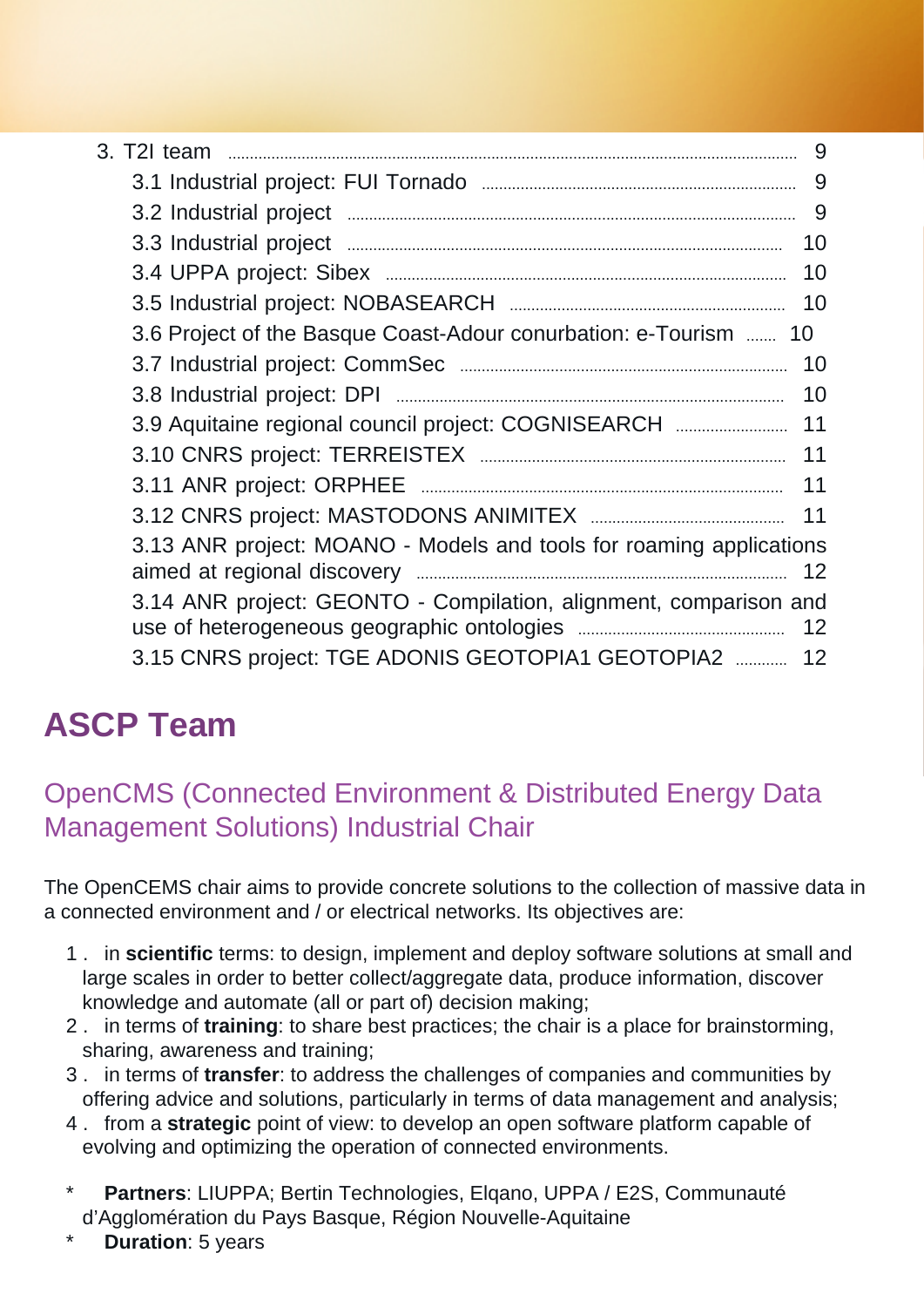- **Budget: 1 722 601 €.**
- \* **Project leader**: Richard Chbeir

#### **Financing:**

- \* Bertin Technologies: 160 000 5 years
- \* CAPB: 383 000€ 5 years
- \* CRNA: 449 000€ 5 years
- \* E2S UPPA: 630 601€ 5 years
- \* Elqano: 100 000€ 5 years

### <span id="page-2-0"></span>Project: QoS in satellite traffic

Study on the use of DPI (Deep Packet Inspection) techniques for the classification of applications in QoS management for satellite networks. Use of Machine Learning techniques for the classification of secure traffic.

- **Partners: LIUPPA, CNES, THALES**
- \* **Duration**: 5 years
- \* **Budget**: €210,000
- \* **Project leader**: Ernesto Exposito

#### **Financing :**

- CNES 2015 call for tenders CNRS DR15 / THALES ALENIA SPACE FRANCE / UPPA - 25 000€ - 1 year
- \* THALES ALENIA SPACE France 25 000€ 1 year<br>\* THALES COM SEC 25 000€ 1 year
- THALES COM-SEC 25 000€ 1 year
- \* THALES ALENIA SPACE FRANCE 135 000€ 3 years

### <span id="page-2-1"></span>Project: Design of Cyber-Physical Cognitive Systems for Agriculture 4.0

Study of methodologies, models, and architectures to **design and develop cognitive cyber-physical systems** (CPS) for Agriculture 4.0. This project will take as a framework the business processes of the Maïsadour Company (energy management, quality, maintenance, transport...). The expected results will concern a methodology and a modeling framework adapted for the CPS and for the cognitive processes as well as a **cloud** integration platform. The major challenges are to take into account the heterogeneity of actors and to satisfy nonfunctional properties (performance, scaling and security).

- **Duration**: 3 years
- \* **Partners**: LIUPPA / Maïsadour
- \* **Budget**: 35 000 €.
- \* **Project leader**: Ernesto Exposito
- \* **Funding**: Maïsadour: 35 000€ 3 years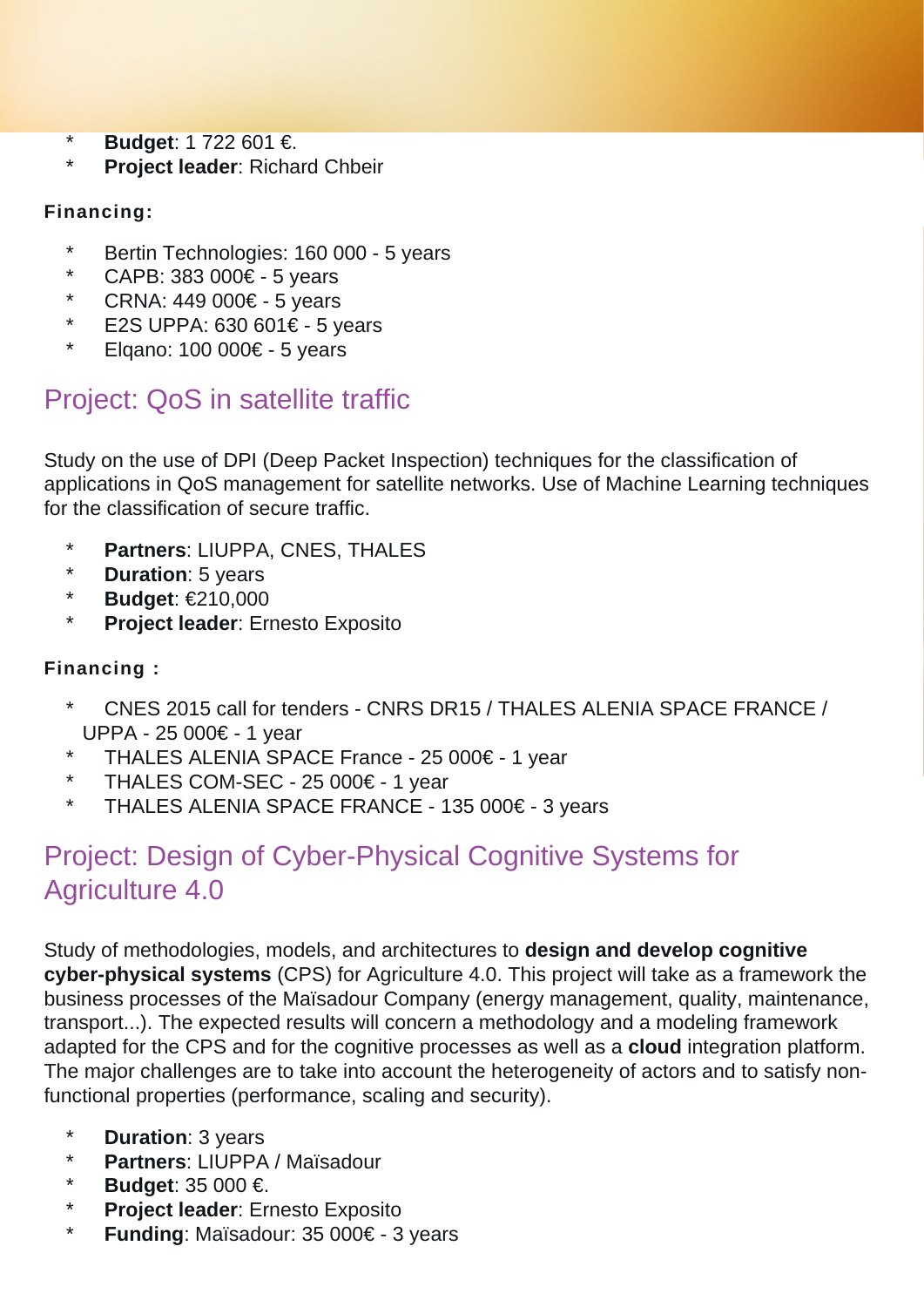#### <span id="page-3-0"></span>Project: 6FOOD: Innovative technology for the optimization of fish weight in fish farming

Technological transfer project of image processing skills, to evaluate the weight of fish in fish farming from photographic images. Development of the shooting process + processing software. Financing of one year of maturation engineer.

- \* **Duration** : 1 year
- \* **Partners** : LIUPPA, AST Aquitaine (transfer unit)
- \* **Budget**: 92 052 €.
- **Project leader: Laurent Gallon**
- \* **Financing**: AST Aquitaine 92 052€ 1 year

#### <span id="page-3-1"></span>Project: SIBEX: Intelligent Solutions for Buildings in Operation

The SIBEX project aims to 1) explore new approaches to building measurements (other than those currently used: energy/comfort/usage) that will reduce the time of data acquisition (rapid monitoring) or access to new data to enrich the knowledge of the building (NDT, infrared thermography ...), and 2) develop new tools and methods of data processing to deepen the analysis of data and enrich the exploitation that can be done. The work carried out (outside of buildings) on Big Data and business intelligence can be transposed to buildings. The application of inverse models is also an important lever for disruption in data analysis practices and energy audits.

- \* **Partners**: LIUPPA, Nobatek, I2M, Farenheit Cell
- \* **Duration**: 3 years
- \* **Budget**: 53 000 €.
- \* **Project leader**: Richard Chbeir
- \* **Funding**: SIBEX (ANR AGEN\_ITE INEF4) 53 000€ 3 years

#### <span id="page-3-2"></span>Project: TORNADO: Formal approach to generate and reduce vehicle safety use cases

Design and development of a cyber-physical system (infrastructure and autonomous vehicles) to improve transport services in peri-urban and rural areas, with the implementation of a living lab in the city of Rambouillet.

- \* **Partners**: LIUPPA, UPPA / Renault France
- \* **Duration**: 4 years
- \* **Budget**: €140,523
- **Project leader: Ernesto Exposito**

#### **Financing:**

\* RENAULT FRANCE SAS (Cifre) - 46 000€ - 3 years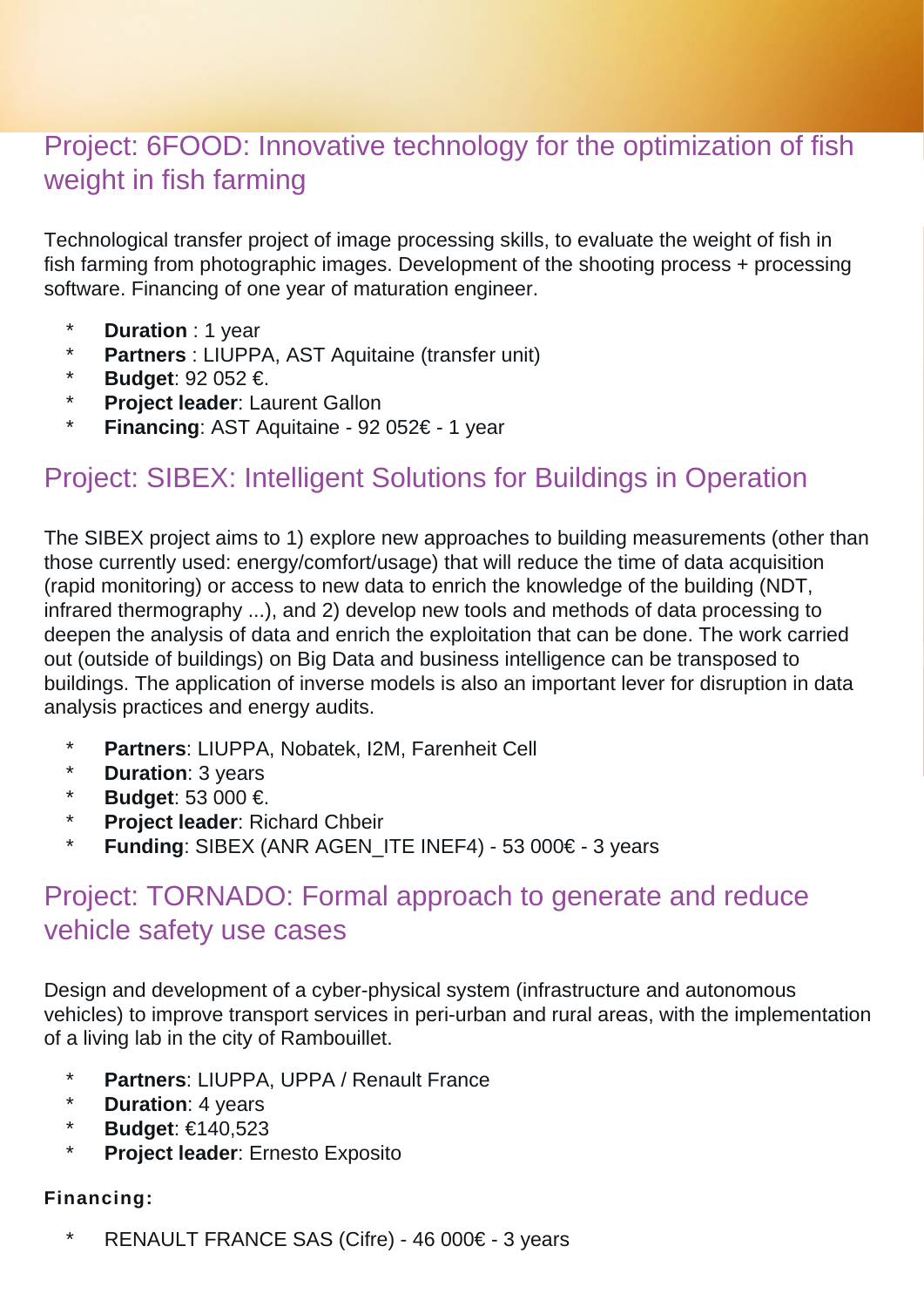- \* TORNADO (OSEO/ANVAR\_FUI) 84 523€ 3 years<br>\* PECIENOV 10 000€ 1 year
- REGIENOV 10 000€ 1 year

### <span id="page-4-0"></span>Project: PIA2 E-FRAN Perseverance: Detection of school perseverance using computer tools

The project has two objectives: (i) to implement and deploy educational robotics kits in schools, colleges and high schools in the Landes region, in order to measure the impact of the use of educational robotics on school retention (ii) to develop and qualify a tool for detecting school dropouts in real time when using computer software (T. Duron's thesis).

- Partners: LIUPPA, IMS Bordeaux, INSPE (leader), Rectorat Aquitaine, CD40, INRIA Bordeaux
- **Duration**: 4 years
- \* **Budget**: 149 300 €.
- **Project leader: Laurent Gallon**

#### **Financing :**

- \* PERSEVERONS (PIA2 E-FRAN) 107 000€ 4 years
- Conseil Départemental des Landes 42 300€ 3 years

#### <span id="page-4-1"></span>Project: University 4.0: Design of a generic framework based on knowledge representation models for the autonomic management of learning processes in University 4.0

Information technologies represented by the Internet of Things and Services, Cloud Computing and Big Data, can also be applied to educational organizations. They enable the tracking of learners to personalize the learning process, as well as assisting learners in anticipating intervention needs. Solutions such as learning analytics allow the monitoring and analysis of the learner's progress, as well as the prediction and prescription of actions to ensure the quality of teaching. In this project (thesis) we propose the design of a generic framework for the development of scalable, maintainable, dynamic knowledge bases based on semantic web technologies. We will base our work on ontologies that allow the collection and structuring of information about teaching activities, and that facilitate the decision making of autonomic learning processes.

- \* **Duration**: 3 years
- \* **Partners: LIUPPA, CD40**<br>\* **Rudget:** 80280 E
- **Budget: 89280 €.**
- \* **Project leader:** Ernesto Exposito
- <span id="page-4-2"></span>**Funding: CD40 - 89 280€ - 3 years**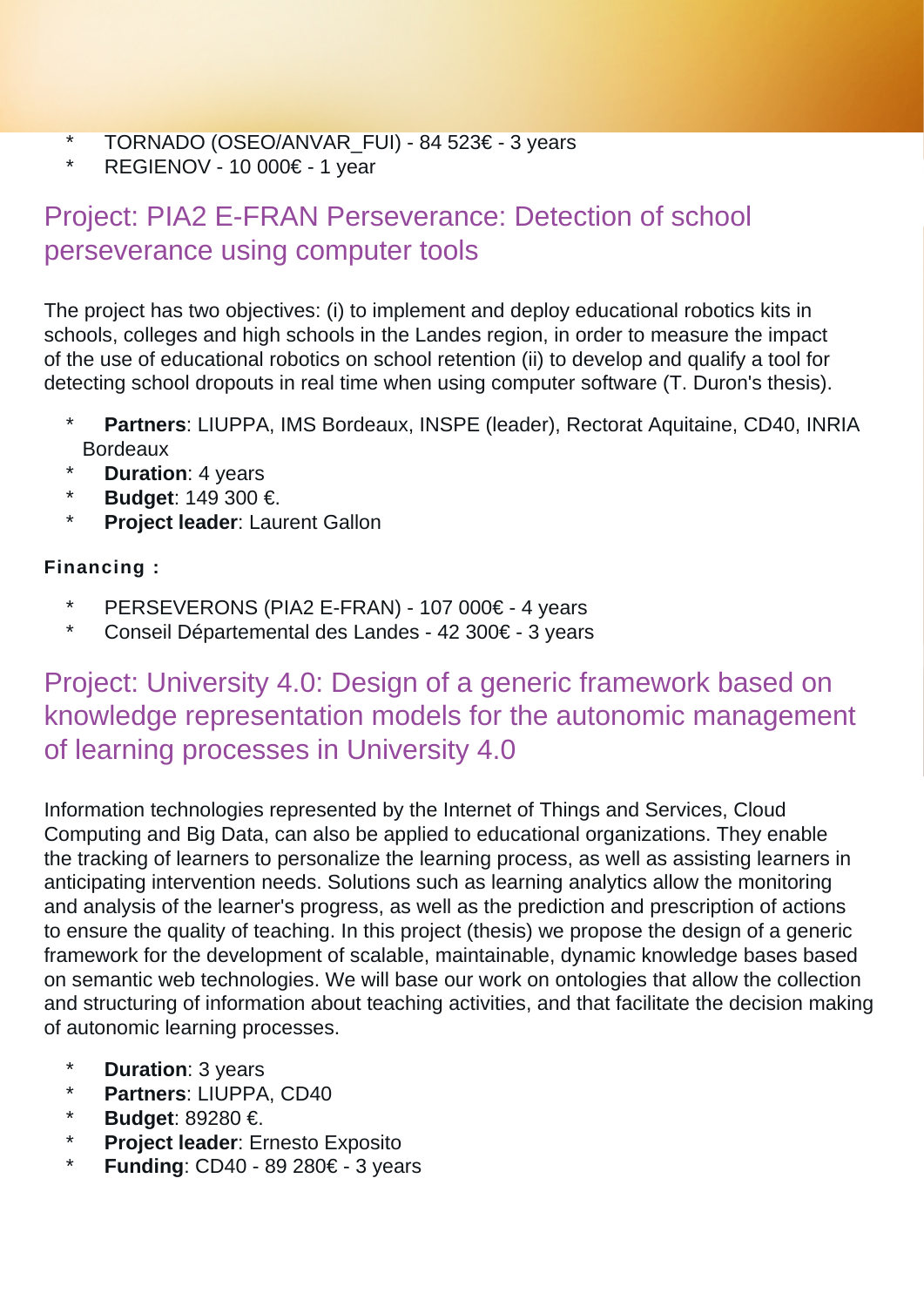#### Project: PLASSMA: A Simulation Platform based on Multi-Agent Systems: application to University 4.0 and computer security

This project aims at setting up a simulation platform based on multi-agent systems, allowing the development of prototypes and demonstrators of the research work of the LIUPPA research team in Montpellier, both in the field of computer security and in that of University 4.0. The platform will be integrated into the new Very High Speed Technology Hall, in order to facilitate exchanges with industrial partners and to validate joint work.

- \* **Duration**: 1 year
- **Partners: LIUPPA / Marsan Agglomeration**
- \* **Budget**: 31 500 €.
- \* **Project leader**: Laurent Gallon
- \* **Financing**: Le Marsan Agglomération 31 500€ 1 year

#### <span id="page-5-0"></span>Project: Capture and propagate contextual green software data in cyber-physical environments

The PhD project aims to better understand the factors affecting energy consumption across different layers in a computing environment, and use this knowledge to apply autonomous adaptations and reconfigurations. The context of the work combines software engineering and cyber-physical systems as the aim is to address energy across software, computers, virtual environments and servers, equipment and physical devices and objects.

- \* **Duration**: 3 years
- \* **Partners**: LIUPPA
- \* **Budget**: 64 000 €.
- \* **Project leader**: Adel Nourredine
- \* **Funding**: E2S Scientific Challenges 64 000€ 3 years

#### <span id="page-5-1"></span>E2S UPPA Scientifical Challenge: BISE<sup>2</sup> Business Information System for Energy and Environment solutions

The BISE<sup>2</sup> [project](https://liuppa.univ-pau.fr/en/collaborations-and-projects/national-projects/bise2.html) aims at proposing a generic customizable Business Information System with rich multimedia services for data indexing, storage, enrichment, security and presentation for several domains, and in particular for Energy and Environment projects. This project will combine theoretical research areas related to multimedia cloud, megadata, data modeling and reasoning, information retrieval, and the semantic web (e.g., linked data and ontologies), with concrete application developments with industry and public institutions.

- \* **Duration**: 3 years
- \* **Participants** : LIUPPA: Richard Chbeir, Sébastien Laborie, Christian Sallaberry
- \* **Budget**: 521 100 €.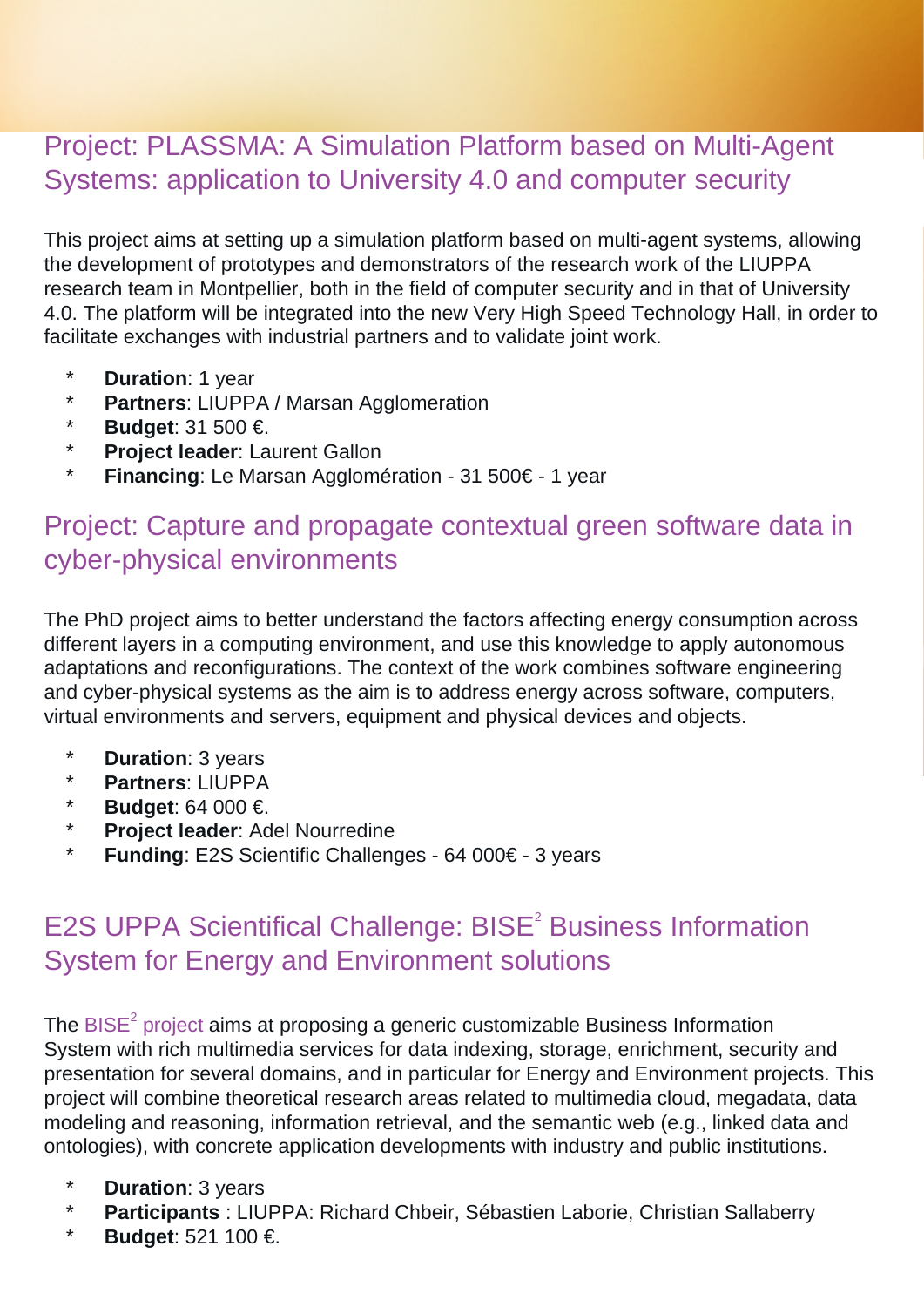\* **Project leader**: Richard Chbeir

#### **Financing :**

- \* E2S Scientific Challenges 496 100€ 3 years
- \* Bertin Technologies Budget =  $40\,000 \in -5$  years
- \* Bertin Technologies Budget =  $40\,000 \in -3$  years

#### $BISE<sup>2</sup>$  [project](https://liuppa.univ-pau.fr/en/collaborations-and-projects/national-projects/bise2.html)

### <span id="page-6-0"></span>Project : MEdIATE : Modeling in Computer Science Education

The idea of the project is to design a software platform to help students learn modeling concepts. This environment will also provide support to teachers in designing lessons and lesson plans for teaching modeling concepts. The platform will be defined using Model Driven Engineering (MDE) principles, such as meta-modeling, process modeling and enactment, code generation. The environment will be tested in middle school classes in the French department of Landes. The results obtained will also form the basis for offering additional support on architectural design modeling at all levels of expertise. A close collaboration with the Lab-E3D, Didactics, of the University of Bordeaux is expected.

- \* **Duration**: 3 years
- \* **Partners**: LIUPPA / CD40
- **Budget: 89 280€.**
- \* **Project leader**: Philippe Aniorté
- **Funding: CD40 89 280€ 3 years**

#### <span id="page-6-1"></span>Project: Preservation of privacy in the internet of things made of cyber-physical sensors

In this work, we aim to empower users to protect their privacy by themselves. That is, users should be enabled, before sharing a private data item (or a combination of data items) with a data consumer to: 1) Understand the privacy risks involved in that sharing; 2) Assess the value of the data to be shared, based on the identified privacy risks, and compare it to the potential benefits generated by the sharing; 3) Negotiate with data consumers to attain a (trade-off) data sharing decision satisfying both parties when conflicts occur; and 4) Control the data release by applying the necessary data modification techniques (e.g., anonymization, data perturbation, modification, etc.) to implement the attained sharing decision.

- \* **Duration**: 3 years
- \* **Partners**: LIUPPA, CAPB
- \* **Budget**: 90 000 €.
- \* **Project leader**: Richard Chbeir
- \* **Funding**: CAPB 90 000€ 3 years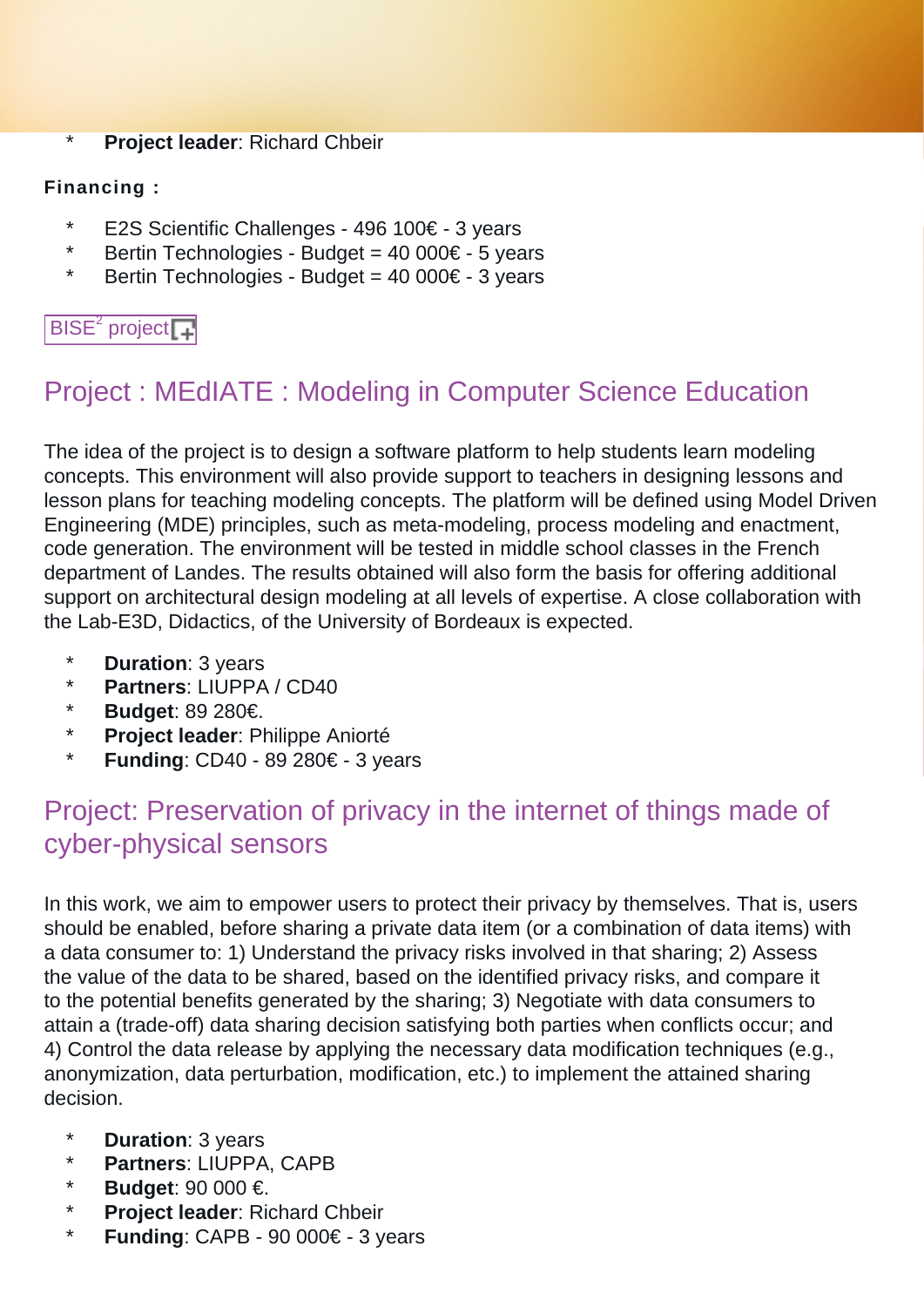#### <span id="page-7-0"></span>Project: Emulation/Simulation of Smart Energy System Architecture

The recent development of sensor networks, data management/communication technologies and connected environments has led to the emergence of applications that help users in their daily tasks (increase productivity in a factory, reduce energy consumption). However, various improvements are still needed. We focus on four main challenges: (i) representing a diverse set of components and elements related to the environment and its sensor network; (ii) providing a query language that handles user/connected environment interactions (for environment definition, data management, event definition); (iii) dealing with the dynamics of the environment and its evolution over time; and (iv) proposing a generic event detection mechanism to better monitor the environment. To do so, we propose a data ontology for hybrid environments and sensor networks. We define a query language and a query optimizer to handle the dynamics of the environment before their execution. Finally, we propose a targeted event detection kernel. These modules constitute a global framework for event detection in connected environments.

- \* **Duration**: 3 years
- \* **Partners**: LIUPPA, CD40
- \* **Budget**: 84 600 €.
- \* **Project leader**: Richard Chbeir
- **Funding: CD40 84 600€ 3 years**

#### <span id="page-7-1"></span>Project: SETIS: Smart Energy, Image Processing and Security

The objective of the request is to propose a development engineer to support the projects currently in progress in the Montpellier team attached to LIUPPA. In particular, four axes will be studied: (i) the OSVA project in relation with the Aquinetic cluster and the Marsan Agglomeration (ii) the "services, security and trust" project, to help prototyping of models developed by our team (iii) image processing, in support of the various projects between LIUPPA and SIAME-IVS (iv) finally, the finalization of prototypes under development in the Montoise team, especially regarding attack graphs and security modeling. The project includes the financing of an engineer position.

- \* **Duration**: 1 year
- \* **Partners**: LIUPPA / Agglomeration of Marsan
- \* **Budget**: 30 000 €.
- \* **Project leader**: Laurent Gallon
- **Financing:** Le Marsan Agglomération- 30 000€ 1 year

#### <span id="page-7-2"></span>Project: Data Modeling & Optimal Energy Management in Smart Energy Environments

The main goal relies on conceiving and developing a new energy management platform that takes into account new issues /criteria as security and resilience and applying the topic to the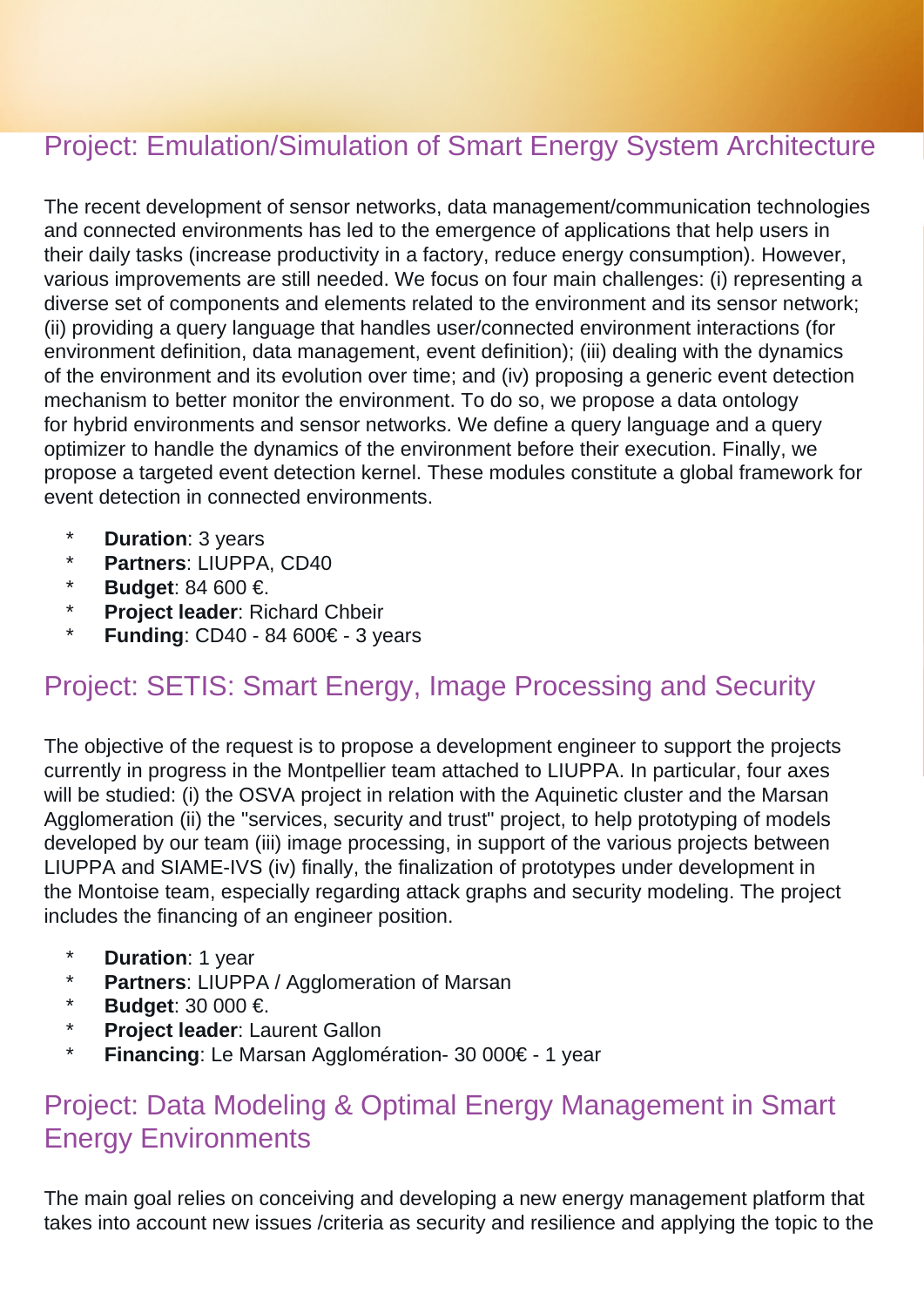two real study cases abovementioned in order the local companies and institutions benefit from the research results of UPPA and UPV/EHU

- **Duration**: 3 years
- \* **Partners**: LIUPPA, UPV
- \* **Budget**: 45 000 €.
- **Project leader: Richard Chbeir**
- \* **Funding**: Cotutelles UPPA UPV 45 000€ 3 years

# <span id="page-8-0"></span>**MOVIES Team**

#### <span id="page-8-1"></span>**PERSEVERONS project: "Training, research and digital animation spaces" (2016-2020)**

- \* **Description**: investigate the impact of digital technology (including programing) on the perseverance of pupils in primary and high school.
- **Members: Laurent Gallon, Vanéa Chiprianov.**
- \* **Total budget:** €2 M, for the lab: €112 k.
- \* **Results obtained:**
- http://perseverons.jutmdm.fr/

### <span id="page-8-2"></span>**ASAWoO project (2014-2018):**

- \* **Type:** ANR (French national research agency).<br>\* **Description:** the objective of the ASAWeO proj
- **Description:** the objective of the ASAWoO project is to optimize the web integration of applications. The aim of our project is to build an architecture to offer users user-friendly functionalities in the form of WoT applications, while enabling collaboration between heterogeneous physical objects, from basic sensors to complex robots.
- \* **Members:** Michael Mrissa.
- \* **Total budget:** €700 k.
- **Results obtained:** see publications
- \* <http://liris.cnrs.fr/asawoo/>

# <span id="page-8-3"></span>**T2I team**

### <span id="page-8-4"></span>**Industrial project: FUI Tornado**

- \* Autonomous vehicle interactions and infrastructure for mobility services in sparsely populated areas
- \* **2017-2020**
- <span id="page-8-5"></span>\* **Partners:** the LIUPPA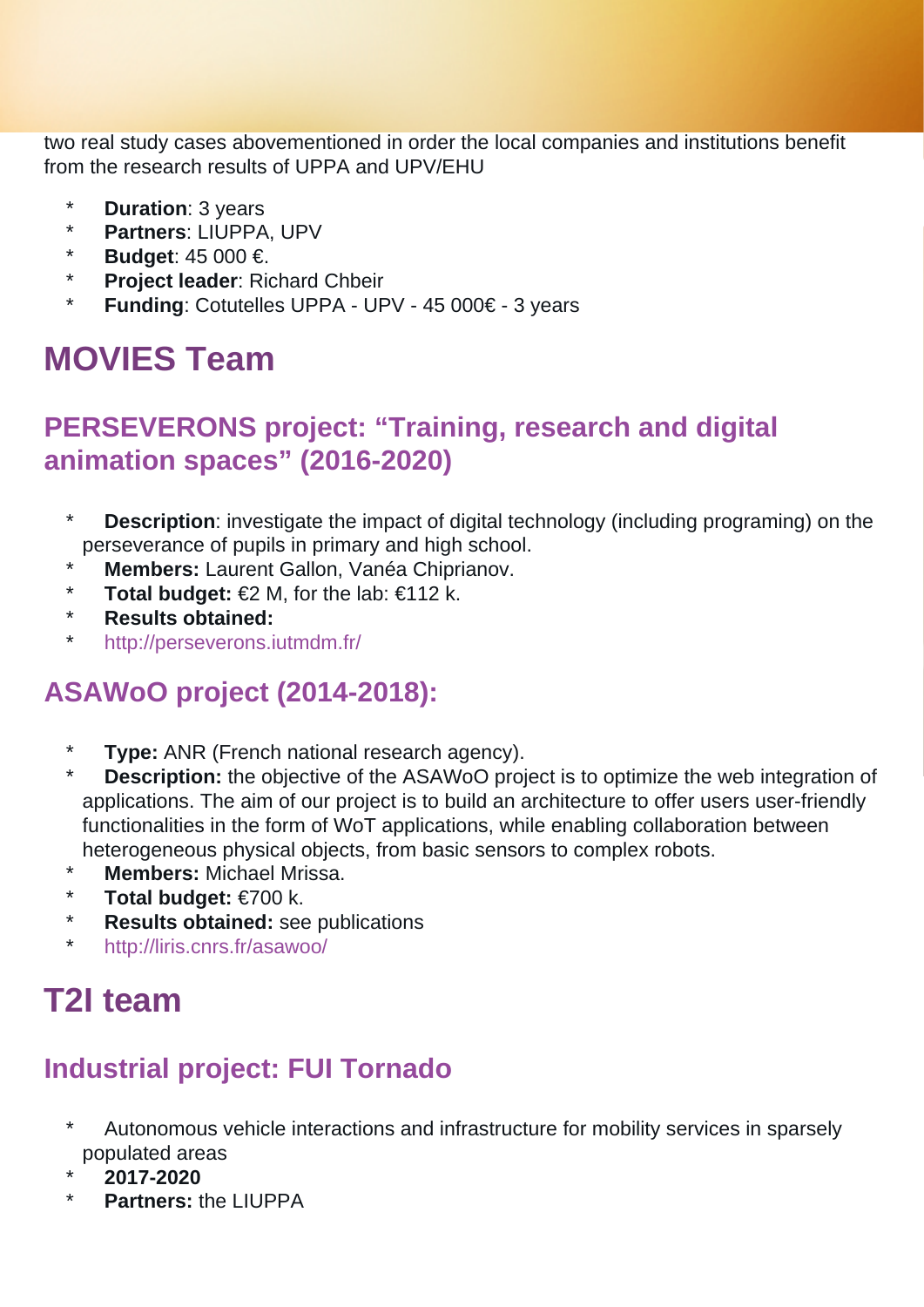#### **Industrial project**

- \* Autonomic Semantic Mediation for Safety Guarantee of Autonomous Vehicles
- \* **2017-2018**
- \* **Partners:** the LIUPPA, Renault

#### <span id="page-9-0"></span>**Industrial project**

- \* Classification Techniques for QoS Network Management
- \* **2016-2019**
- **Partners: the LIUPPA, Thales**

#### <span id="page-9-1"></span>**UPPA project: Sibex**

- \* Smart solutions for buildings
- \* **2016-2018**
- \* **Partners:** the LIUPPA, NOBATEK/INEF4, I2M

#### <span id="page-9-2"></span>**Industrial project: NOBASEARCH**

- \* Management of the business data of a document center Analysis, classification and semantic enhancement of heterogeneous data collections applied to the building sector
- \* **2015-2018**
- \* **Partners:** the LIUPPA, NOBATEK

#### <span id="page-9-3"></span>**Project of the Basque Coast-Adour conurbation: e-Tourism**

- \* Emergence of a new research theme focused on tourism and ICT
- \* **2017-2017**
- **Partner:** the LIUPPA

#### <span id="page-9-4"></span>**Industrial project: CommSec**

- \* Machine Learning Classification Techniques for Secured Communications
- \* **2016-2017**
- \* **Partners:** the LIUPPA, Thales, CNES, Tésa, OneAccess

#### <span id="page-9-5"></span>**Industrial project: DPI**

- Semantic Driven mechanisms based on DPI (Deep Packet Inspection)
- \* **2016-2017**
- \* **Partners:** the LIUPPA, Thales, CNES, Viveris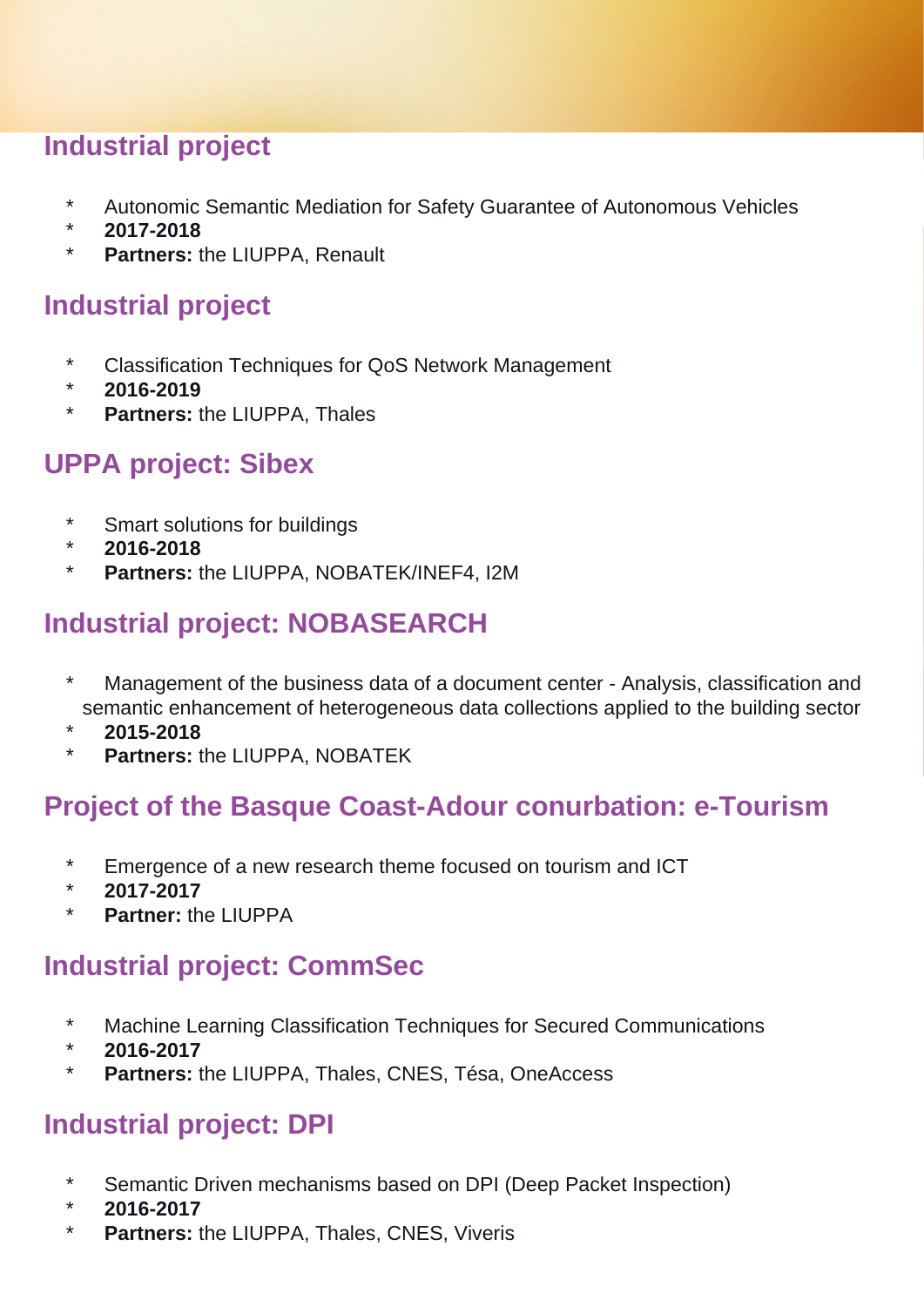#### <span id="page-10-0"></span>**Aquitaine regional council project: COGNISEARCH**

- Service development platform to search for business and events entities based on spatial, temporal and thematic criteria
- \* **2014-2017**
- **Partners: the LIUPPA, COGNITEEV**

#### <span id="page-10-1"></span>**CNRS project: TERREISTEX**

- \* Exploration of scientific publication collections according to geographic parameters
- \* **2016-2017**
- **Partners:** the LIUPPA and Geriico laboratories, the research unit Tetis and the ANRT (French national association of research and technology) (Lille)

#### <span id="page-10-2"></span>**ANR project: ORPHEE**

- \* **2014-2017**
- Led by: S. Garlatti, Telecom Bretagne
- \* **Member of the Steering Committee in charge of the network:** Thierry Nodenot
- \* **Funding:** €50,000

This "Research network" ANR project focused on the challenge of "the information and communication society" and was granted a budget of €50,000. The ambition of the ORPHEE network is to:

- \* Create an e-training community by bringing together most of the players in this field.
- \* Structure the community and synergize the potential of the partners to ensure efficient and sustainable mobilization to rise to challenges posed by e-training.
- \* Combine the three aspects: International, Businesses & Training and Experiments.

The LIUPPA is one of the national and international research laboratories taking part in the project; the T2I team is represented by five of its members.

#### <span id="page-10-3"></span>**CNRS project: MASTODONS ANIMITEX**

- \* **2011-2014**
- \* **Managed by:** Mauro Gaio & Christian Sallaberry
- \* **Partners:** LIRMM, Tetis, GREYC and ICube
- \* **Funding:** €5,000

The goal of this project is to make use of heterogeneous textual big data to obtain crucial information for completing the analysis of satellite images. The proposed consortium is based on the advanced competencies of the laboratories involved in text mining and remotesensing, and its aim is to put in place a synergy of excellence to provide solutions to the issue at hand. The LIUPPA contributes its Geographic Information research skills.